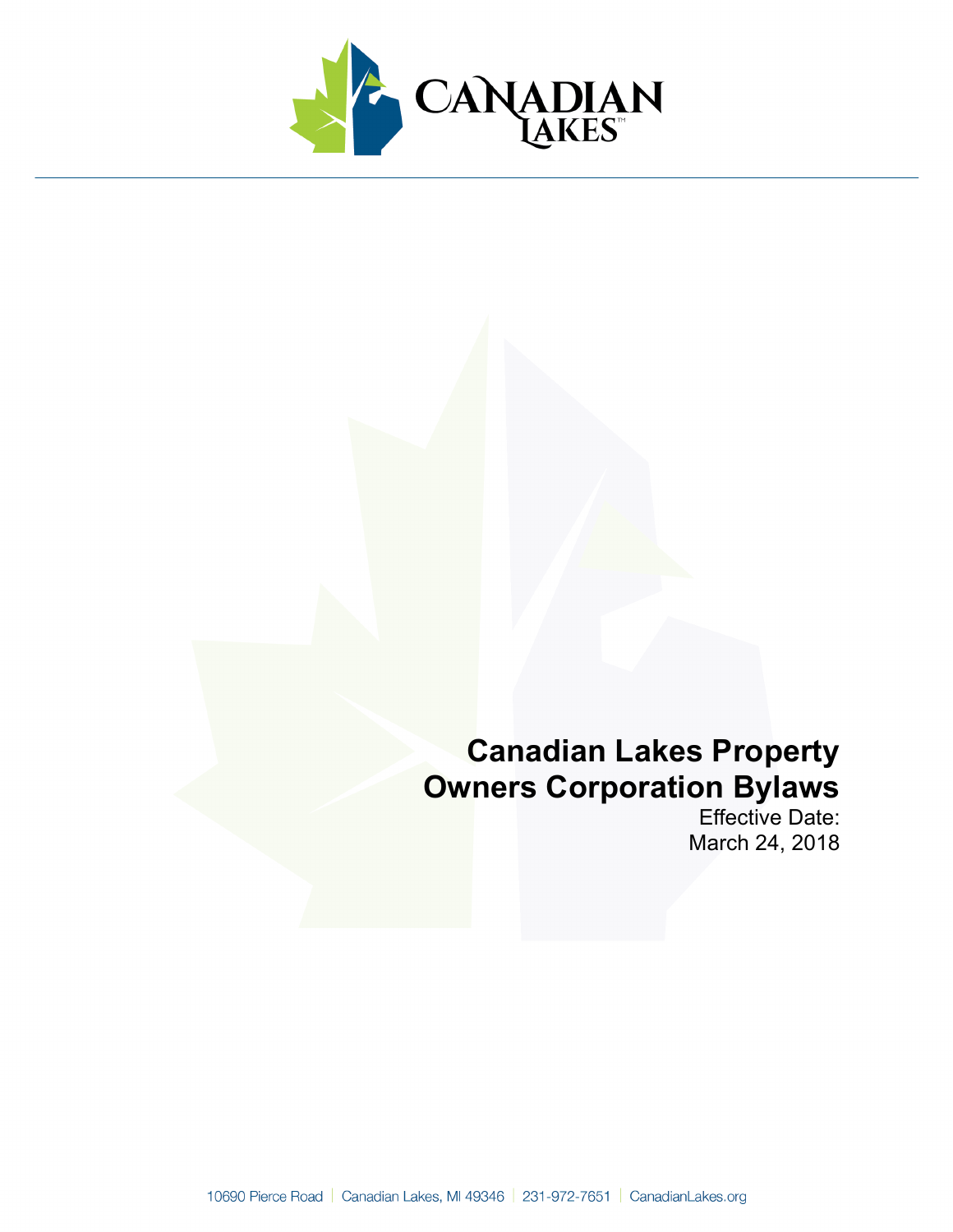#### First Issued on November 17, 1994 Amended June 3, 1995, September 19, 1998, December 18, 1999, November 19, 2005, April 21, 2007, January 30, 2008, October 18, 2008, December 2, 2009, February 19, 2011, June 18, 2011, January 19, 2013, November 22, 2014, July 22, 2017, March 24, 2018

## ARTICLE I - INTRODUCTION

These are the Bylaws of the Canadian Lakes Property Owners Corporation. The rights and obligations contained in these Bylaws may be superseded or modified by the laws of the State of Michigan, including the Michigan Non-Profit Corporation Act, the Articles of Incorporation of the Canadian Lakes Property Owners Corporation and documents which have been recorded or may hereafter be recorded with the Mecosta County Register of Deeds Office. In the event of a conflict, the laws of the State of Michigan, the Articles of Incorporation and Prospective Covenants and Land Use Restrictions in recorded plats prevail. Any language underlined was adopted by a vote of the membership and may only be amended in the same manner. Any language in bold italics was taken from the Articles of Incorporation.

#### ARTICLE II - MEETINGS

- A. Open Meeting: All meetings shall be open to the Membership and shall be held in a place available to the Membership, except that the Board may close a meeting to consider personnel matters, labor negotiation matters, the purchase or lease of real or personal property (up to the time an option is obtained), a bid review or contract negotiation, or consultation with its attorney where privileged information is discussed.
- B. Meeting of the Board of Directors may be held, which allow the presence and participation, by directors, of the Board using electronic communication. Meetings may be held by videoconferencing, provided that all members participating can see and hear each other simultaneously. Meetings may be held by teleconferencing, provided that all members can hear or speak to each other simultaneously.

#### ARTICLE III - COMMITTEES

- A. Executive Committee: The Executive Committee shall consist of the President, Vice-President, Secretary and Treasurer. They shall perform such duties and tasks as provided for in the Articles of Incorporation, these bylaws and others as deemed appropriate by the Board of Directors. These Officers shall serve on this committee as long as they hold office.
- B. Standing and Ad Hoc Committees:
- 1. Standing or Ad Hoc Committees are hereby authorized. They shall serve for the period designated by a resolution adopted by a majority of the Board of Directors present at a meeting at which a quorum is present. Each Committee shall be composed and shall perform such duties and tasks as provided for in the resolution designating the committee or as further directed by the Board of Directors.

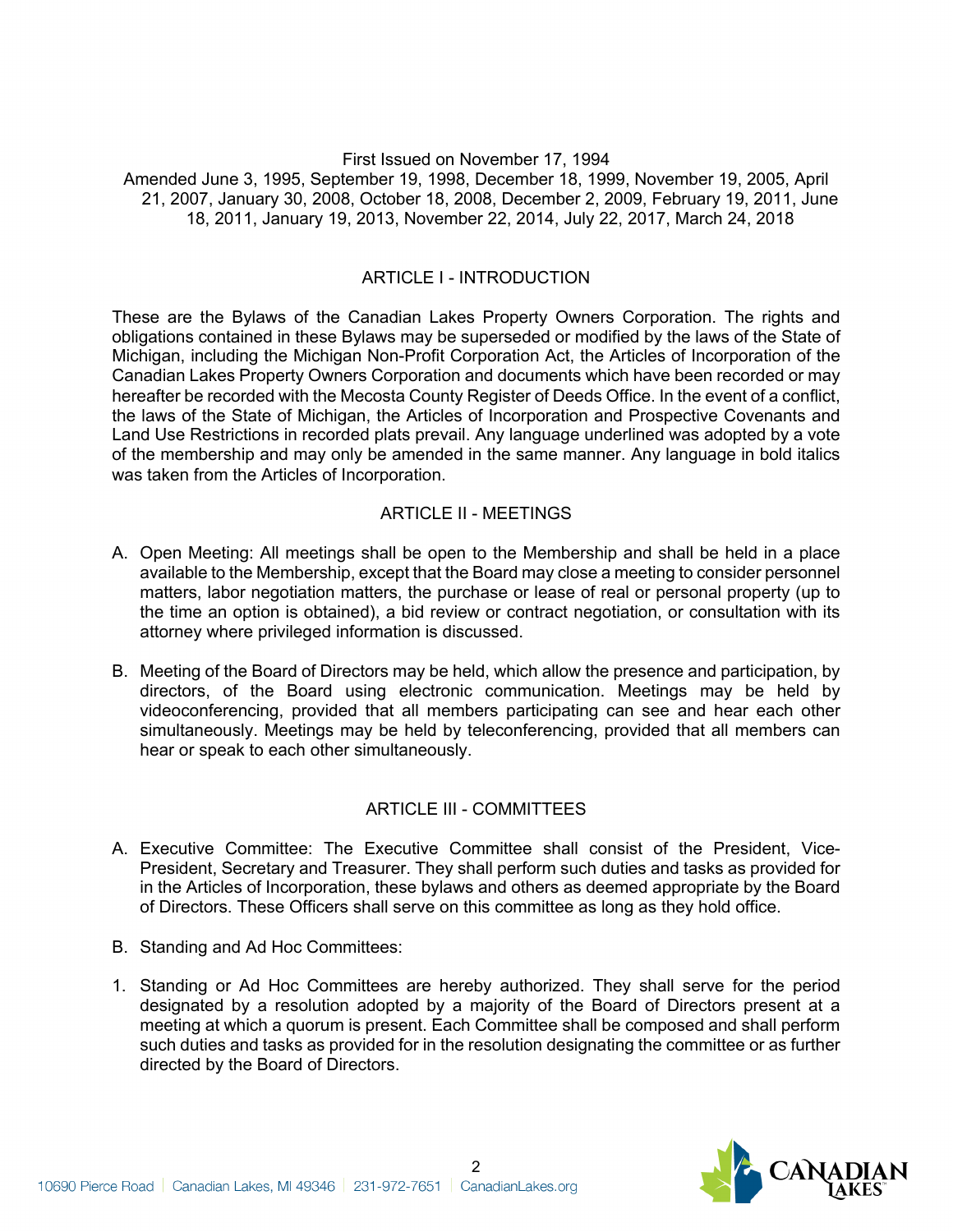- 2. The Board of Directors shall appoint a Standing Finance and a Standing Strategic Planning Committee at the beginning of each calendar year pursuant to the paragraph above. Other Standing Committees may be appointed by the Board of Directors as deemed appropriate.
- C. Nominating Committee: A Nominating Committee shall be appointed by the Board of Directors each year to make nominations for election to the Board of Directors at the annual meeting to be held that year. The Nominating Committee shall be composed and shall operate in accordance with the terms of the resolution of the Board of Directors designating the committee. The Board shall appoint the members of the Nominating Committee when deemed appropriate, but at least one hundred twenty (120) days prior to the scheduled date of the annual meeting.
- D. Architectural Control Committee: The Board of Directors shall appoint a committee consisting of a minimum of three (3) members for the purpose of enforcing the covenants, conditions and restrictions of the various plat documents within Canadian Lakes each year. The Committee shall be composed and shall operate in accordance with the terms of the resolution of the Board of Directors designating the committee.
- E. General Manager Advisory Committees: The General Manager may create such advisory committees as deemed necessary and appropriate by the General Manager. Members on these committees shall serve at the pleasure of the General Manager subject to review by the Board of Directors. Meetings and other activities of such committees will be in accordance with rules and policy established by the General Manager.
- F. Committee Eligibility: No more than four Board Directors shall serve on any single committee. Only members in good standing shall be eligible for appointment to any committee covered under this Article. If after appointment a member ceases to be a member in good standing, as defined in the Articles of Incorporation the member shall automatically be removed from the committee thirty (30) days from the date of receipt of written notice thereof by the corporation unless, within such thirty (30) day period, the member shall be reinstated as a member in good standing.

#### ARTICLE IV - NOMINATIONS AND ELECTIONS

#### A. Election Procedures:

i. The Notice of Candidacy Form, as approved by the Board of Directors from time-to- time, must be completed.

ii. The member must submit, on the same form, the signatures of ten (10) members (one (1) per lot or condominium unit) who support this member's candidacy, with each signature having been acquired within six (6) months of the filing of the Notice of Candidacy.

iii. In addition, the member must submit a written background description not to exceed one hundred (100) words at the time of the filing of the Notice of Candidacy.

iv. The deadline for submission of the Notice of Candidacy is at least forty-five (45) days prior to the annual meeting.

v. The Nominating Committee shall present to the Board of Directors a slate of candidates equal to at least the number of vacancies to be filled.

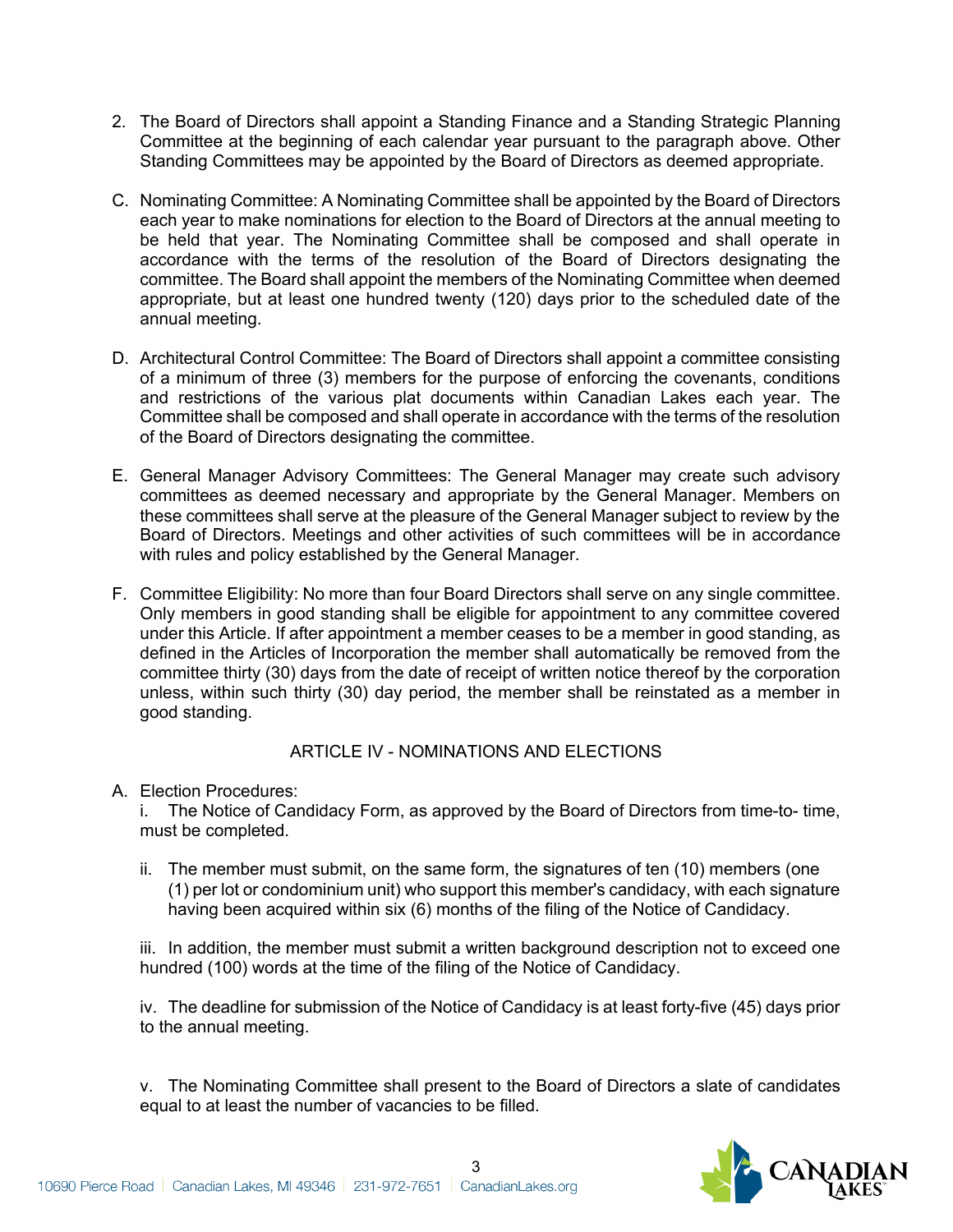- B. Mail-in Ballots: All members in Good Standing may vote in any election by mail-in ballot. The ballot shall be returned in an envelope supplied by the Corporation. It shall be labeled "Ballot," have a place for the member to print his or her name and a place for the member's signature. Failure to sign will invalidate the vote. Instructions sent with the ballot shall advise the member to enclose the ballot in the special envelope provided and to both print and write the signature of the sole Owner or one of the joint Owners in the space provided. Any ballot not received by the date and time of the election meeting shall not be valid and shall not be counted. The number of ballots received by mail prior to the date of the meeting shall be determined before the meeting for the purposes of determining if a quorum exists. However, no counting of ballots for the purposes of the election or vote shall be made before the meeting date.
- C. Casting of Votes: A member of record entitled to vote may vote for as many persons as there are Directors to be elected. Cumulative voting is prohibited.
- D. Proxies: A member of record and in Good Standing shall be allowed to vote either in person or by an agent authorized to act for the member by written proxy signed and dated by the member or an authorized agent or representative of the member. A proxy may be revoked at the pleasure of the member executing it, unless the proxy is irrevocable. For a proxy to be irrevocable it must be entitled, "irrevocable proxy" and state that it is irrevocable in the body of the proxy. A proxy is not valid after three (3) years from the date it was signed unless the proxy specifically states that it extends beyond three (3) years. The use of proxies is further governed by the provision of the Michigan Non-Profit Cooperation Act, MCLA 450.2421, et seq.
- E. Vote: The winning candidates shall be those receiving the most votes in descending numerical order until all vacancies are filled. In the event of a tie vote or votes, the winner shall be determined by lot using a method agreeable to the involved candidates. In the event that after the holding of an election for Board of Directors there are fewer newly elected Directors than open positions, the following procedure will be followed:

The Director(s) with expired terms may agree to extend their term beyond the term for which they had been elected or appointed to encompass the unfilled three-year term.

If more Directors with expired terms agree to extend their terms then there are unfilled positions then the Director(s) will be selected by lot using a method agreeable to the involved term-expired Directors.

If too few Directors with expired terms agree to extend their terms then there are unfilled positions then the Director(s) will be selected by lot using a method agreeable to the involved term-expired Directors.

- Once the new term for a Director has begun, the term-extended Director(s) has the option to resign their position.

In the event that the term-extended Director(s) resigns, the members of the existing Board of Directors will identify and appoint a replacement Director(s) through a process agreed upon by the Board to serve the remainder of the three-year term.

- F. Outstanding Fees or Assessments: A member is not in good standing if Maintenance Fees or Assessments are outstanding from previous ownership of the lot(s) or condominium unit(s) owned by the member.
- G. Parliamentarian: The Board of Directors shall appoint a parliamentarian who shall advise on the conduct of the meeting under the current edition of ROBERT'S RULES OF ORDER.

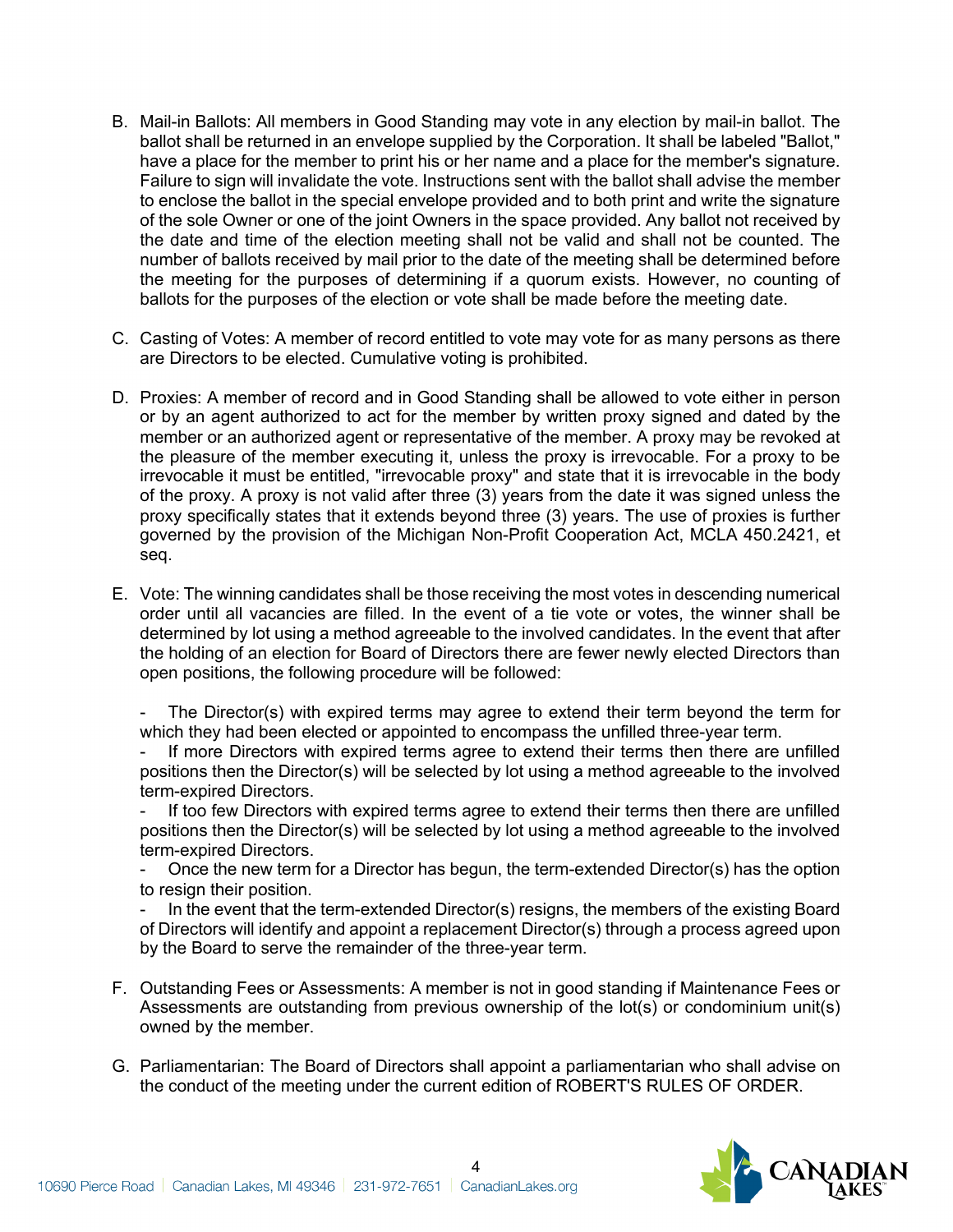#### ARTICLE V - FINANCIAL

A. Any Maintenance Fee or Assessment levied against any lot and/or condominium unit which is not paid when due shall become a lien upon said lot, subject only to matters of record on such due date and shall remain a lien until paid in full. The Board of Directors may direct that a suit be instituted for the collection of the unpaid Maintenance Fees, Assessments or other unpaid fees or charges, as well as attorney fees, as deemed appropriate. Upon request, the Corporation shall furnish a statement certifying that the fees, Assessments and other charges against a specified lot and/or condominium unit have been paid or that certain charges remain unpaid. In any event, the Corporation shall not be required to transfer membership on its books or to allow the exercise of any rights or privileges by any member unless and until all of the Maintenance Fees, Assessments and/or other fees or charges are paid in full.

Beginning in Fiscal Year 2007 and in each successive year the budget shall include an authorization and appropriation to a Capital Improvement Fund for major improvements to existing facilities, new construction, and acquisition of new capital assets, provided; however, that such amount shall not exceed 10% of the current year aggregate budget of the Corporation without a majority vote of the membership of the Corporation present and voting, in person or by proxy, or by absentee ballot at a membership meeting duly called and noticed pursuant to Article IV(i) of these Bylaws.

No major improvement, new construction, or acquisition of a new capital asset is allowed to exceed an amount greater than 5% of the current year aggregate budget without a majority vote of the membership of the corporation present and voting, in person or by proxy, or by absentee ballot at a membership meeting duly called and noticed pursuant to Article IV(i) of these Bylaws.

B. All Annual Maintenance Fees provided by the Protective Covenants and Land Use Restrictions in the respective Plats and Condominium Master Deeds, as amended, shall be billed to the presently known owner of record by January of each year. Failure to send such notice shall not impair the validity of the maintenance fee or limit any remedy of the CLPOC for the collection thereof. Such maintenance fees shall be due when billed and payable without penalty by March 1 of that year; thereafter, a one percent (1%) interest charge per month will be added and be due and owing until all such maintenance fees and other charges are fully paid.

Any assessment, properly approved by the membership, shall be due and payable at such a time as approved by the membership. Bills will be mailed and interest will be added at one percent (1%) per month beginning thirty (30) after the date due.

It is the responsibility of each member, and not that of the Corporation, to determine and know the facts applicable to the Protective Covenants and Land Use Restrictions for the individual lots or units owned by that member and to ascertain and/or verify the correctness of any maintenance fees billed on the member's individual lots or units.

If any member disagrees with the amount of any maintenance fees billed, a written objection must be filed with the General Manager by the due date, containing a statement of what the member claims the proper amount to be, all reasons therefore and copies of documents relied on in support of such claim. The amount of the maintenance fee claimed by the member to be correct shall be paid by the member with the filing of the objection.

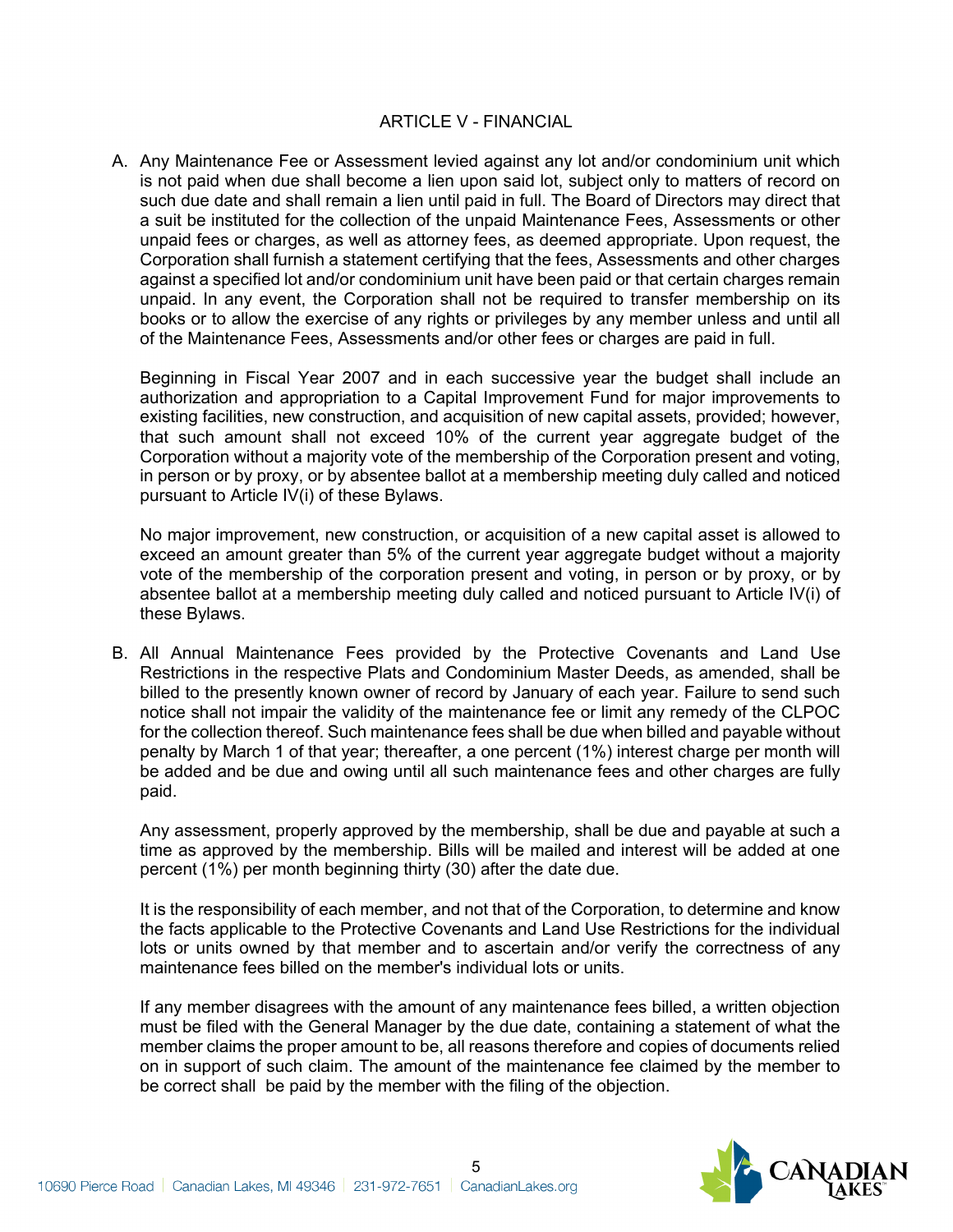The failure to file such an objection by the due date shall constitute an acceptance by the member that the amount of maintenance fee billed for such lot or unit was true and correct and such failure to object shall be a waiver of all claims past and present to the contrary.

C. Fiscal Year: The fiscal year of the corporation shall be from April 1st to March 31st of each year.

## ARTICLE VI – MISCELLANEOUS

- A. Temporary Memberships: The Board of Directors, by Resolution, shall have the right, but not the obligation, to establish a procedure for issuing temporary memberships. Temporary memberships may only be issued in exceptional situations. The resolution, if adopted, shall establish the fees, rights, privileges, obligations and duration of each such temporary membership.
- B. Condominium Lease Program: Wintergreen Condominiums have Owners who are participating in a Condominium Lease Program. Individuals, who are renting one of these condominium units pursuant to the Condominium Lease Program, shall be entitled to use the Designated Common Facilities during the period of occupancy of this condominium unit. The Owner of that condominium unit will not be permitted to use the Designated Common Facilities during that period of occupancy.
- C. Compensation and Expenses: Members of the Board of Directors shall serve without compensation of any kind and without payment or reimbursement of expenses for attendance at Board meetings or otherwise, except as follows:

i. A Director may be reimbursed for out-of-pocket expenses (except for meals) for one- day trips.

ii. A Director may be reimbursed for meals, hotel room or other normal expenses for an overnight trip, pre-approved by the President or the Board.

iii. Postage, supplies and other petty cash items may be reimbursed for Corporation business.

iv. Automobile travel, to the extent otherwise reimbursable, will be reimbursed at the then current IRS rate.

v. No reimbursements will be permitted until receipts or certification of mileage have been submitted to the Treasurer of the Corporation.

- D. The Board of Directors may from time-to-time adopt or amend forms to be used by members or Directors when taking actions required or permitted by the Articles of Incorporation or the bylaws.
- E. Removal of an Officer: Legal counsel shall be consulted before an employment termination is affected, but failure to do so shall not create any rights in any other person.
- F. Employment Contracts: No written contract shall exceed three (3) years except in extraordinary circumstances acknowledged and agreed to by the Board of Directors. The Board of Directors is authorized to require each "at-will" employee to sign an acknowledgment of that legal relationship. Legal counsel may be consulted before an employment termination is affected.

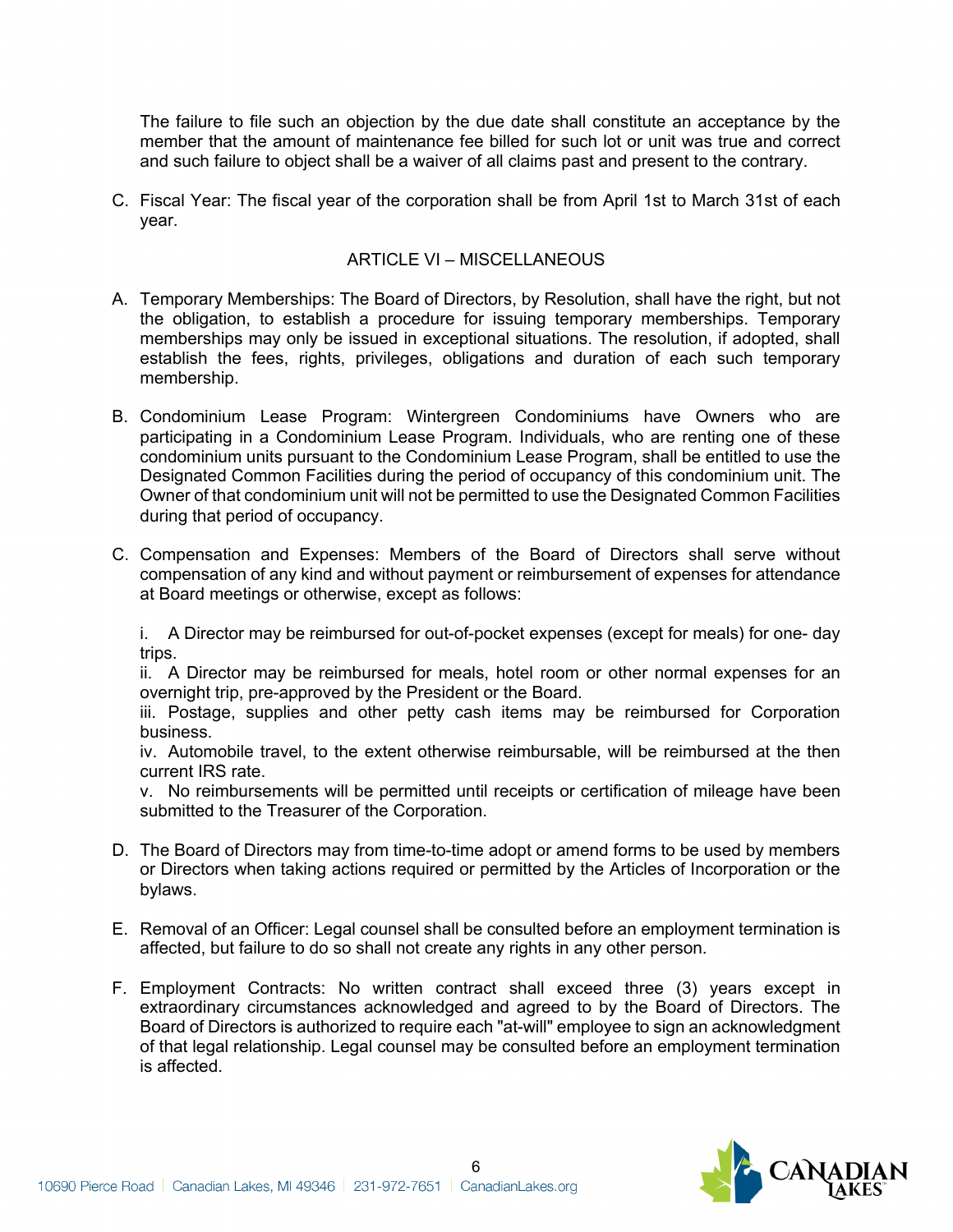- G. Amendment to Rules: Amendments to the adopted rules of the corporation may be made by the Board of Directors following a public hearing on the proposed change. However, the proposed rule may not take effect until notice of the change has been provided to members and sixty (60) calendar days have elapsed since the adoption of the rule.
- H. Rights of Guests: Members who are determined by the Board to not be in good standing and have had their member use rights suspended by the Board shall not be eligible to use corporate amenities as a "guest." Guests who do not comply with the rules of the corporation, cause damage to corporate assets and/or are determined by the General Manager to be a threat to the health or safety of others may have their guest privileges revoked. Property owners shall be liable for the cost of any damage to corporate assets caused by the owner's guest(s).
- I. Penalties: The Board of Directors shall have the final authority to establish and impose penalties for the violation of any approved rule governing common property/facilities. The General Manager and/or designee(s) shall have the authority to enforce all rules and impose a penalty in accordance with a schedule adopted by the Board of Directors. A member may appeal a penalty or a notice of violation imposed by the General Manager or his designee by filing a written statement of appeal to the Board of Directors within thirty (30) calendar days of issuance of the penalty or notice.

The Board shall establish its own rules and procedures for conducting the hearing and arriving at a final determination. The hearing and the Board's final decision shall be made within sixty (60) calendar days of the original notice of appeal. The Board's decision shall be final.

- J. Right of Review: A member in good standing shall have the right to ask in writing the Executive Committee to review any rule, regulation or policy proposed or already adopted by the Board of Directors or the membership relating to the operation of the Corporation or any common facility or property.
- K. Assignment of Membership: No assignment of membership interest will be valid if the assignee is a member of CLPOC not in good standing.

# ARTICLE VII – COMMUNICATION

- A. Member Communication: The CLPOC Board of Directors values member communication. This aids the Board in being an active, informed, and engaged governing body with the membership. It provides members transparency and accountability. At the first meeting of each year the Board shall establish the member communication mechanisms. Those should include but are not limited to:
	- Bi-Monthly Board Magazine
	- Weekly Board Communication via email, txt, or other available appropriate technology.
	- Board Workshop broadcast and recorded using online streaming or other means as appropriate. It will include live on-line interaction with Membership

Board Business Meeting broadcast and recorded using online streaming or other means as appropriate.